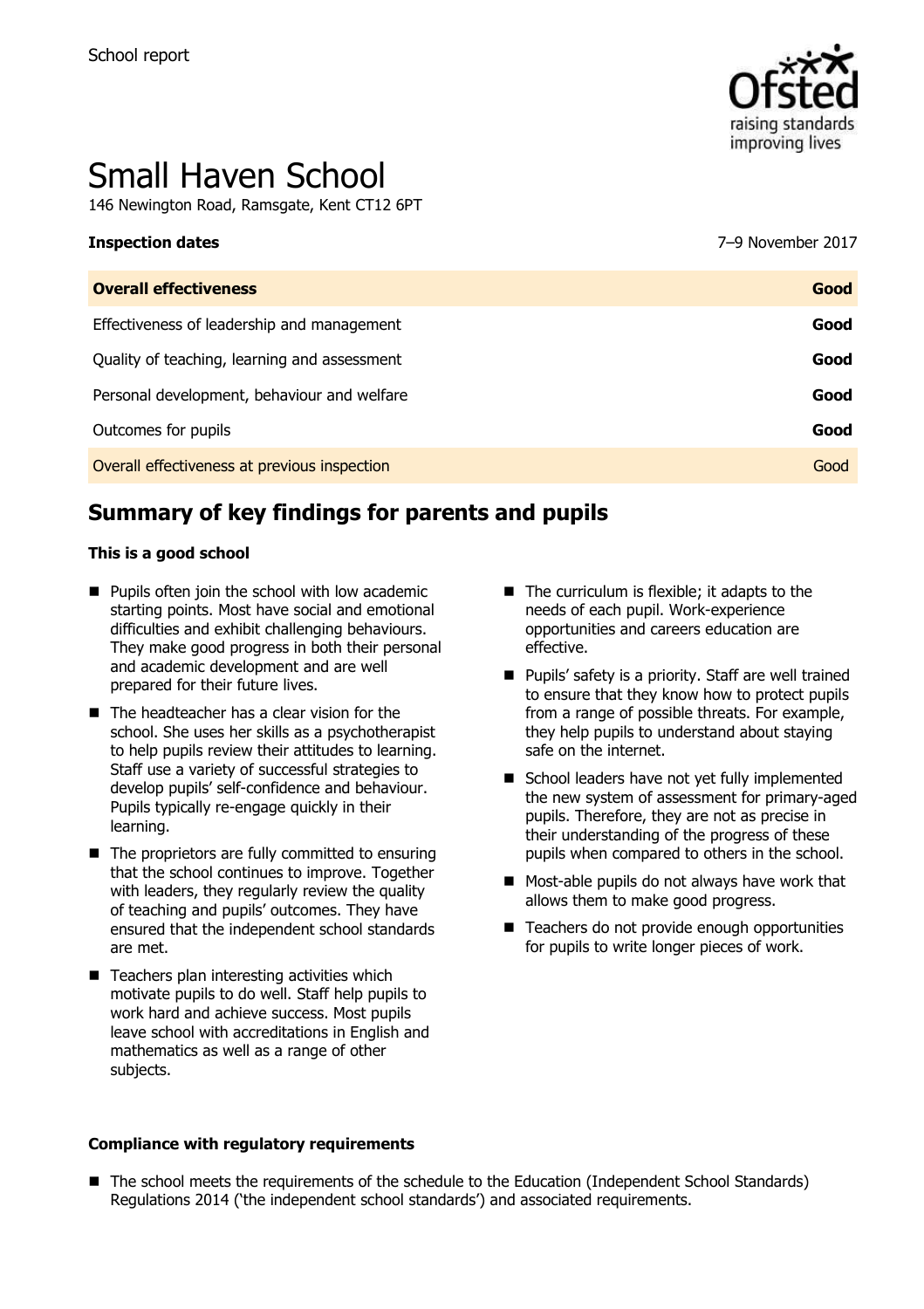

# **Full report**

### **What does the school need to do to improve further?**

- Strengthen leadership and management by:
	- fully implementing the new system of assessment for primary-aged pupils so that teachers can evaluate even more precisely the progress that pupils are making.
- $\blacksquare$  Improve the quality of teaching by:
	- ensuring that the most able pupils make good progress by providing work that meets their needs
	- developing pupils' skills and resilience to write in greater length.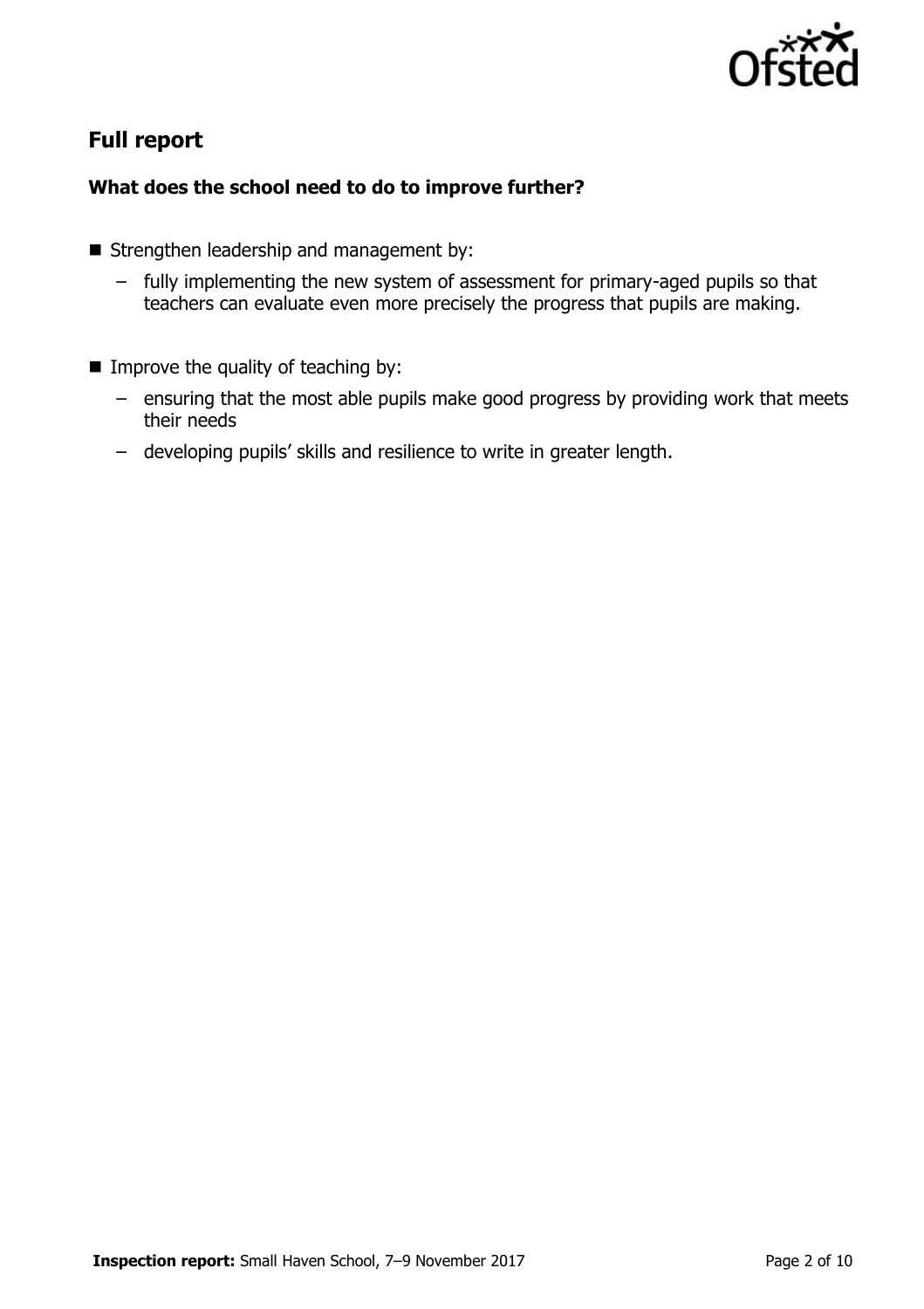

# **Inspection judgements**

#### **Effectiveness of leadership and management Good**

- The school succeeds in helping pupils to re-engage in their learning. All staff are committed to helping pupils to develop a self-belief in their abilities.
- The headteacher has made many improvements since coming to the school three years ago. She has ensured that staff have high expectations of what pupils can achieve. There are now many opportunities for pupils to develop their life skills. The headteacher's extensive expertise in psychotherapy ensures that she has a clear understanding of the emotional and social needs of each pupil. She tailors an individual programme designed to develop confidence and social skills. Staff are very supportive of the ethos of the school. Strong teamwork ensures that no opportunity is lost to encourage and praise pupils' good work and behaviour.
- Parents and carers are positive about the school and say that staff take the time to understand their children. All who spoke to the inspector, or who responded to the Ofsted questionnaire, Parent View, would recommend the school to another parent. A typical comment was, 'at other schools my child was unhappy. Now, because this school understands my child's emotional needs, they are much happier'.
- Older pupils follow an effective programme of careers education and work-related learning. Pupils receive useful advice and carefully research the skills and qualities needed for the careers that interest them. In 2017, the majority of Year 11 pupils continued their studies at college. A few went directly into employment.
- The curriculum includes core subjects such as English and mathematics, as well as subjects designed to re-engage pupils. For example, in key stage 1 pupils study carnivorous dinosaurs. Across the school, pupils make good progress in science because they learn to think scientifically. The school promotes pupils' spiritual, moral, social and cultural development well. Pupils are well prepared for life in modern Britain.
- In physical education, pupils take part in sports such as swimming and netball. Pupils are successful in competitions, for example they came second in a special-school crosscountry event. Most-able pupils often take on the role of sports champions and help the younger pupils in their lessons.
- Leaders ensure that pupils make good progress in developing their life skills. For example, all pupils learn basic food preparation. Older pupils help to prepare and serve the tea and toast at morning break. Development of skills such as budgeting and planning a trip helps to ensure that pupils are well prepared for their future lives.
- There is a wide range of extra-curricular trips and activities which have a positive impact on pupils' personal development and progress. Clubs such as bingo and board games help to develop pupils' turn-taking skills.
- The premises are well maintained and there are plans to extend them in the future to provide a sixth form.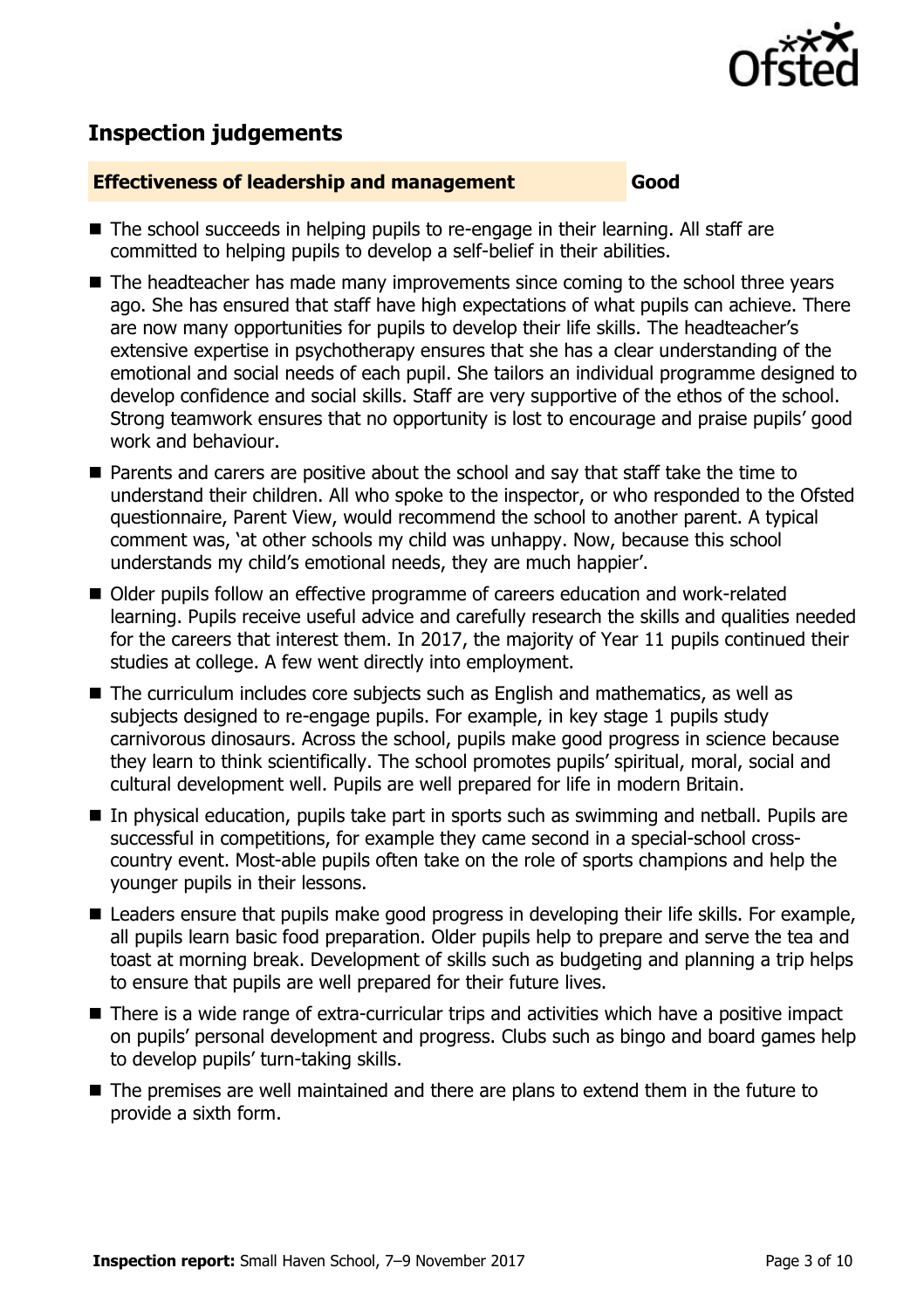

#### **Governance**

- $\blacksquare$  The two proprietors of the school are committed to ensuring that the school makes a positive impact on pupils' future life chances. The proprietors have a good understanding of the school's strengths and areas to develop. They are effective in holding leaders and staff to account.
- The proprietors encourage good communication through regular drop-in sessions. Both proprietors are involved in the day-to-day running of the school and understand the different needs of each pupil. They know about the quality of teaching. Proprietors have been well trained in many aspects related to safeguarding and health and safety. They ensure that the school is a safe and secure environment.
- The proprietors have ensured that the independent school standards have been met.

#### **Safeguarding**

- The arrangements for safeguarding are effective.
- The priority of all staff is to ensure pupils' well-being. Training in all aspects of safeguarding is thorough and ensures that pupils are safe from a range of potential threats. Leaders work well with other agencies to ensure that pupils are not at risk. Staff know the procedures to follow if they have any concerns. Parents, staff and pupils say that the school is a safe place to be.
- The safeguarding policy is fully compliant with statutory requirements and is published on the school's website. Senior leaders ensure that pre-employment checks on new staff are thorough and are recorded carefully on the school's single central record.

#### **Quality of teaching, learning and assessment Good**

- Due to a disrupted education or a negative attitude to learning, some pupils find starting to learn again a challenge. Staff understand this and help pupils settle quickly into school routines. Trusting and positive relationships between pupils and staff contribute strongly to pupils' effective learning. Pupils say that staff listen to them at this school. A typical comment was, 'You can work at this school because you don't have to pretend who you are, you can simply be yourself.'
- Reliable information about pupils' starting points from previous schools is often not available due to periods of absence or exclusions. On arrival at this school, staff conduct a careful assessment of each pupil's academic and social skills. They use the results of these checks to plan challenging targets.
- Teachers use a range of strategies to develop pupils' phonics understanding. They help pupils make good progress in their reading and comprehension skills.
- Staff have high expectations regarding pupils' behaviour and how they present their work. Pupils respond well and concentrate hard in lessons. Parents are very complimentary about the quality of teaching. They say that staff 'go over and above' what is expected of them.
- Leaders recently introduced a system across the school that provides greater clarity about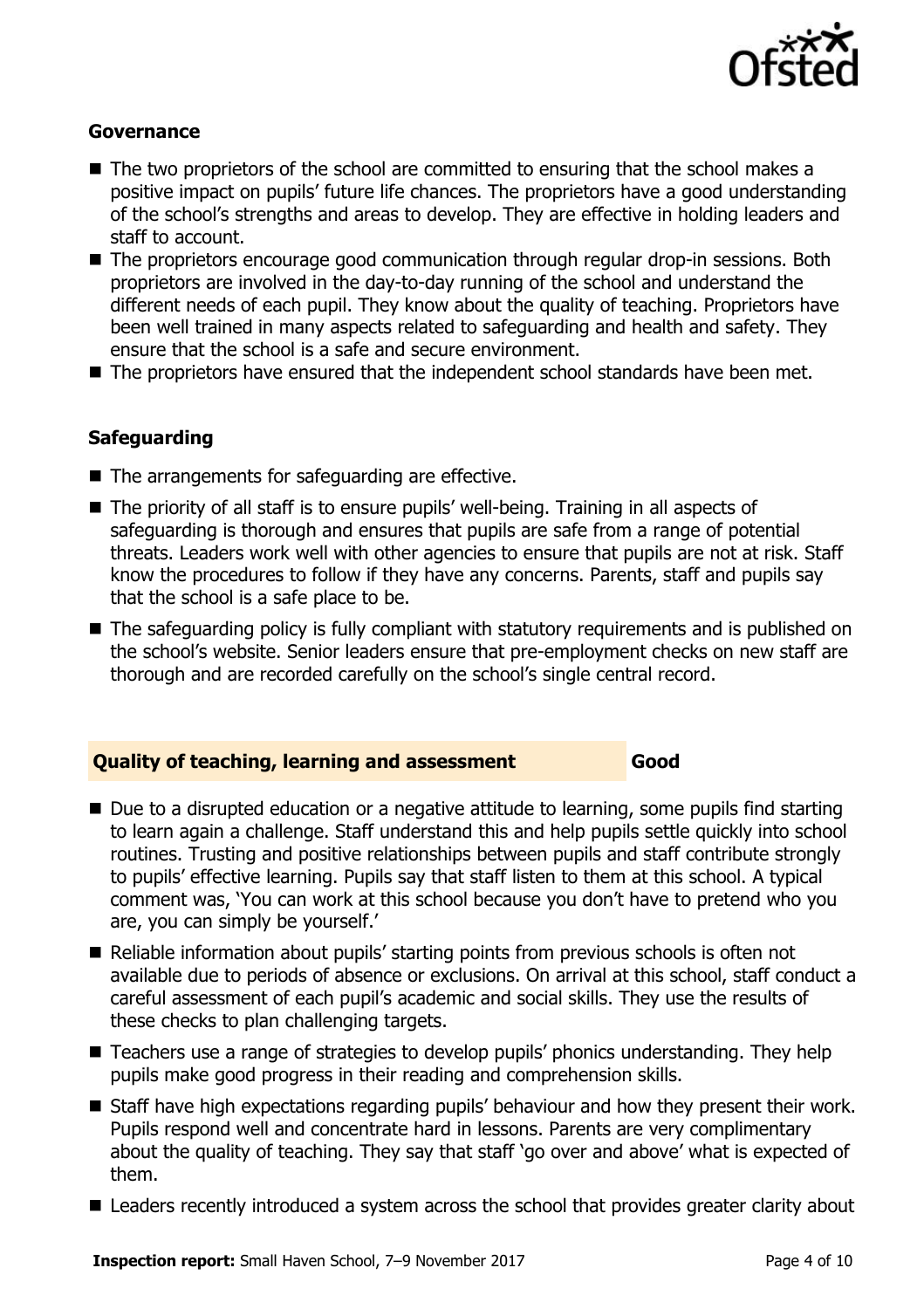

the amount of progress pupils are making. For primary-aged pupils, the system has not yet been fully implemented. Therefore, leaders are not as precise in identifying where progress is strongest and weakest for primary pupils when compared to others in the school.

#### **Personal development, behaviour and welfare Good**

#### **Personal development and welfare**

- The school's work to promote pupils' personal development and welfare is good.
- Leaders, staff and therapists work hard to re-establish pupils' confidence in their own abilities. Effective strategies are put in place to help those pupils who may be feeling vulnerable or anxious.
- Social skills are well developed. For example, those who are school councillors learn to listen to the views and opinions of others. The five-day residential trip helps to develop pupils' skills of independence.
- **Pupils'** physical well-being is well promoted. They learn about the importance of eating healthily and having an active lifestyle. Pupils know how to stay safe, for example they know the potential risks they may encounter when travelling on their own.
- **Pupils are proud of their school. When asked by the inspector what they would do to** improve the school, they said it was 'perfect the way it is'. Pupils are rightly proud of the work that they produce. For example, they delighted in exhibiting their art at a gallery.
- All staff help to ensure that the transition between school and college is as smooth as possible.

#### **Behaviour**

- The behaviour of pupils is good.
- When pupils first join the school, they do not always behave well. This usually improves rapidly because staff constantly reinforce good behaviour. Pupils who have been at the school for a longer time are good role-models, they gently remind new pupils of the standard of behaviour expected at the school.
- Behaviour both in lessons and around the school is good. In class pupils listen carefully to the teacher and work hard to complete their tasks. At break and lunchtimes, pupils play amicably together.
- $\blacksquare$  Pupils say that there is no bullying at the school. They know that they could talk to staff if they ever had any concerns.
- The attendance of pupils, many of whom have previously had exceptionally high rates of absence, is similar to the national average.

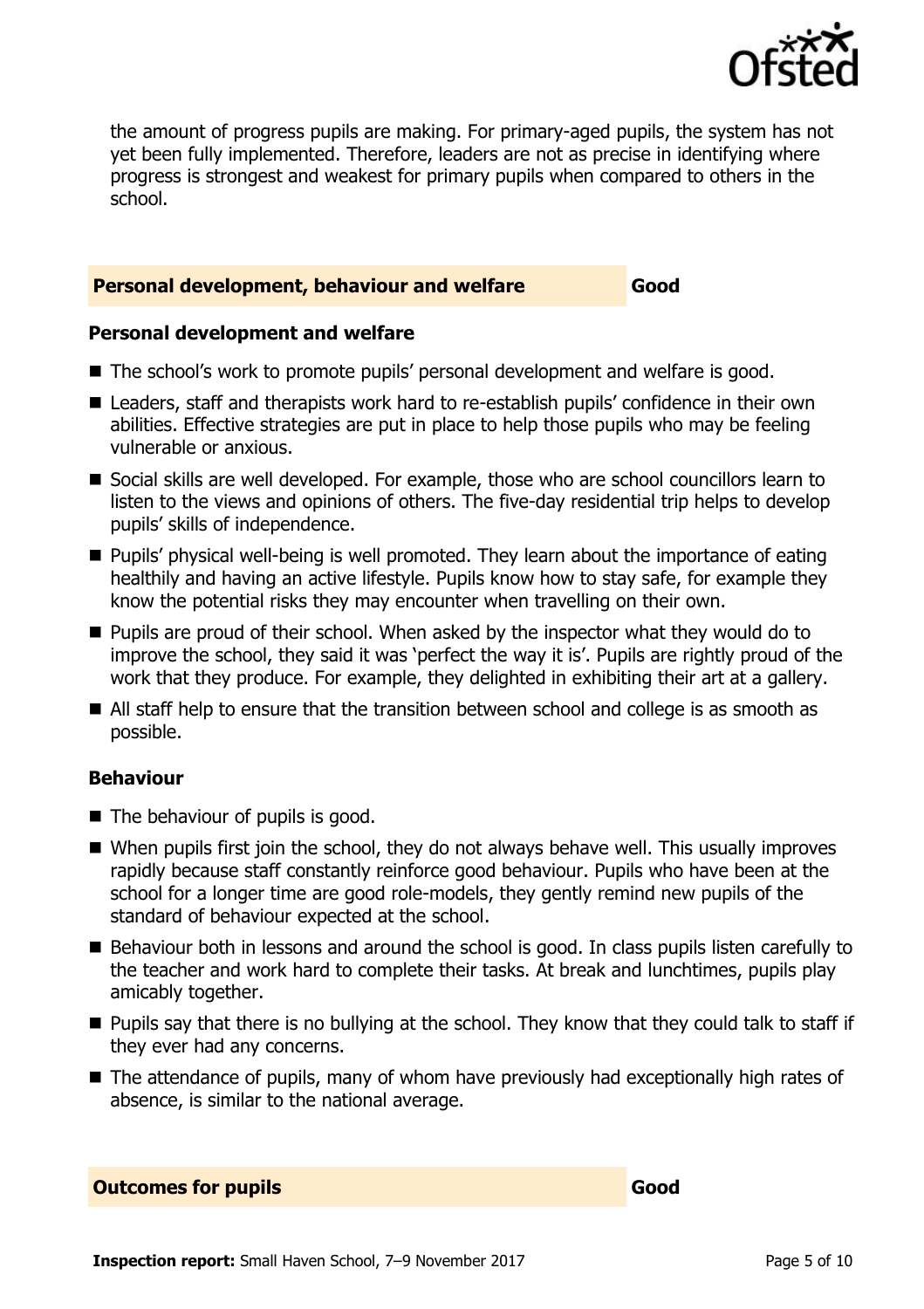

- **Pupils often arrive in school with levels of attainment that are below those expected for** their age. Many have significant gaps in their understanding in subjects such as mathematics. Once they develop a more positive approach to learning, pupils start to catch up. They make good progress in all subjects.
- Many pupils have limited vocabularies when they arrive at the school. Their knowledge of words increases rapidly because they feel confident to ask staff about the definition of words they do not understand.
- **Pupils make rapid gains in developing their reading skills. Staff ensure that reading books** meet pupils' interests and needs. Older pupils write interesting book reviews and comment on whether they would recommend a book they have read. Most pupils develop the skills to read with confidence, expression and fluency.
- **Pupils make good progress in developing their grammatical, punctuation and spelling** skills. This is because staff often check their learning. Many pupils are proud of the progress they have made in spelling difficult words. Skills in writing longer pieces of work are not so well developed. This is because pupils are rarely given the opportunity to practise these skills.
- **Pupils make good progress in mathematics, particularly in real life problem-solving. For** example, they employ good budgeting skills when using a set sum of money to buy items at the local supermarket.
- **Pupils have a good understanding of the issues affecting the environment and how they** can help to make a difference. For example, after conducting a survey of the local habitat, they found that litter was a problem and so pupils organised a litter pick.
- $\blacksquare$  In some subjects such as mathematics, most-able pupils usually have work that matches their needs. However, this is not the case in other subjects, and work provided is not closely aligned to pupils' skills and abilities. As a result, most-able pupils do not always make the best progress they are capable of.
- Last year in Years 10 and 11, most pupils achieved success in level 1 qualifications in personal and social development and vocational studies. Many pupils gained level 1 qualifications in functional-skills subjects such as English and mathematics.
- This year, as well as accreditation in English and mathematics, pupils have additional options. They are studying for qualifications in sports and leisure, skills for independence and work, applied science and arts qualifications. Books and assessment portfolios show that pupils are making good progress in their studies.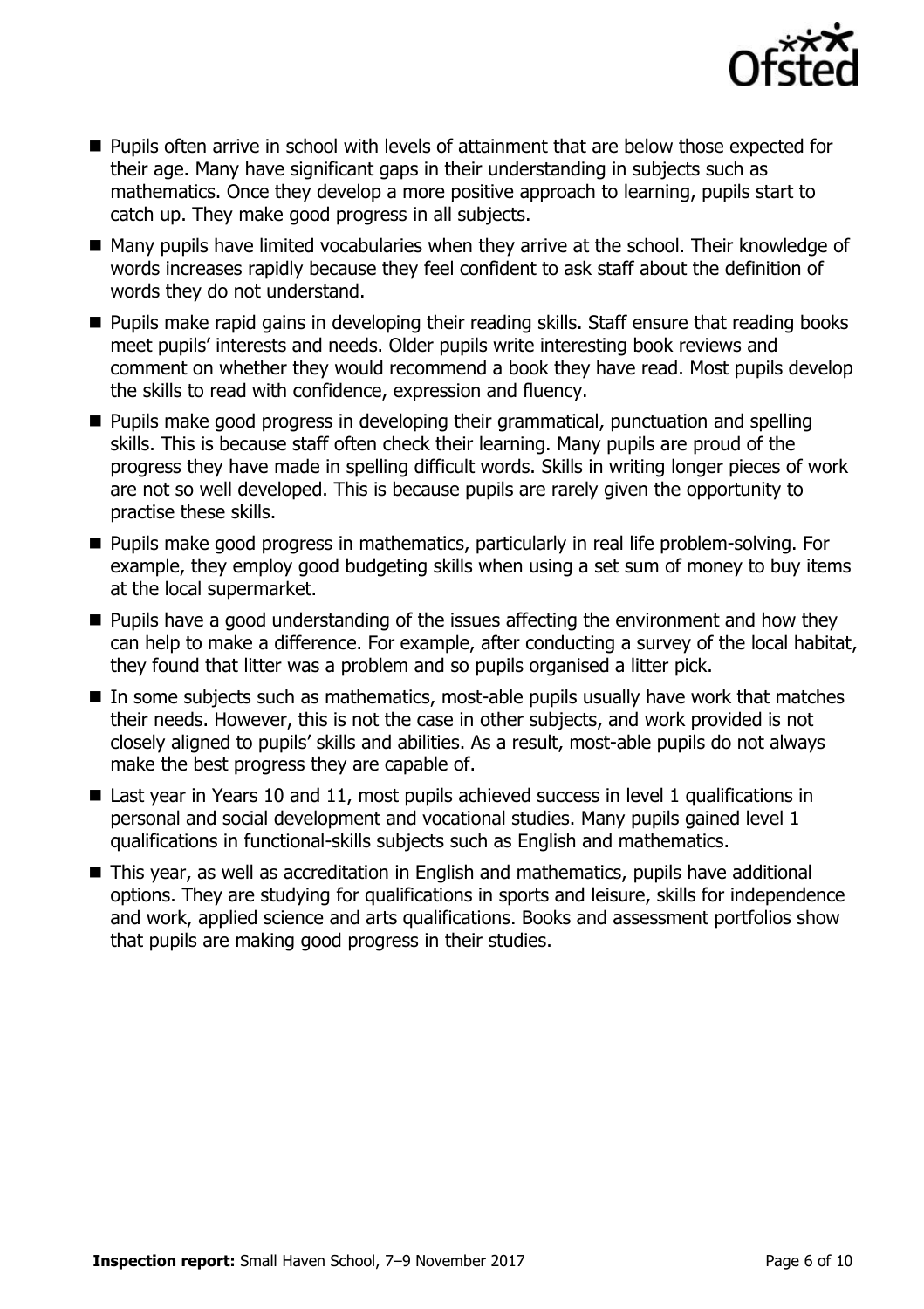

# **School details**

| Unique reference number  | 135018   |
|--------------------------|----------|
| DfE registration number  | 886/6103 |
| <b>Inspection number</b> | 10008607 |

This inspection was carried out under section 109(1) and (2) of the Education and Skills Act 2008, the purpose of which is to advise the Secretary of State for Education about the school's suitability for continued registration as an independent school.

| Type of school                      | Other Independent Special School |
|-------------------------------------|----------------------------------|
| School category                     | Independent school               |
| Age range of pupils                 | 6 to 17                          |
| Gender of pupils                    | Mixed                            |
| Number of pupils on the school roll | 27                               |
| Proprietor                          | Marissa & Michael Morgan         |
| Chair                               | Marissa Morgan                   |
| <b>Headteacher</b>                  | Stacey White                     |
| Annual fees (day pupils)            | £34226-£47840                    |
| Telephone number                    | 01843 597 088                    |
| Website                             | www.smallhavenschool.co.uk       |
| <b>Email address</b>                | enquiries@smallhavenschool.co.uk |
| Date of previous inspection         | 3-4 July 2012                    |

#### **Information about this school**

- Small Haven School is an independent special school which caters for the needs of pupils between the ages of six and 17. The school is registered for 30 pupils; currently there are 27 on roll. Pupils are taught in six classes; each class has a maximum of six pupils.
- At the last standard inspection in July 2012, the school was judged to be good. Since that time there have been several changes. A new headteacher was appointed in 2014. Half of the teachers have recently started at the school.
- Most pupils have had gaps in their education or have been excluded from their previous schools. All pupils have an education, health and care plan which is often associated with social, emotional and mental health needs. Many pupils have additional needs such as autistic spectrum disorders, attention deficit hyperactivity disorders and speech and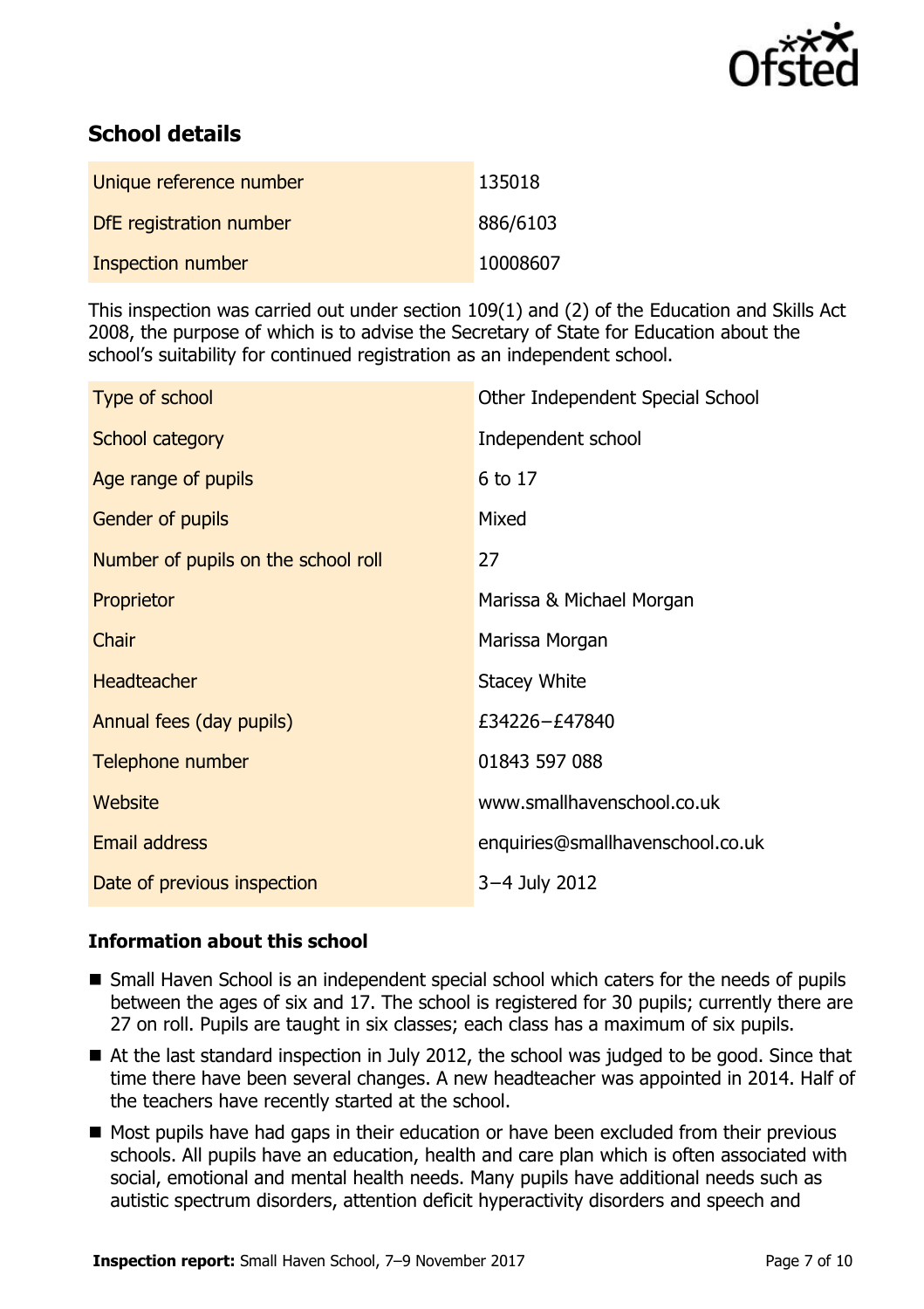

language difficulties.

- The school offers a range of therapies. These include speech and language therapy, Lego therapy, and drawing and talking therapy. The headteacher is a qualified psychotherapist. Another member of staff is an occupational therapist.
- The school aims to provide pupils with the 'opportunity to re-engage in education, thrive and be well prepared for their future lives'.
- The school uses no alternative providers.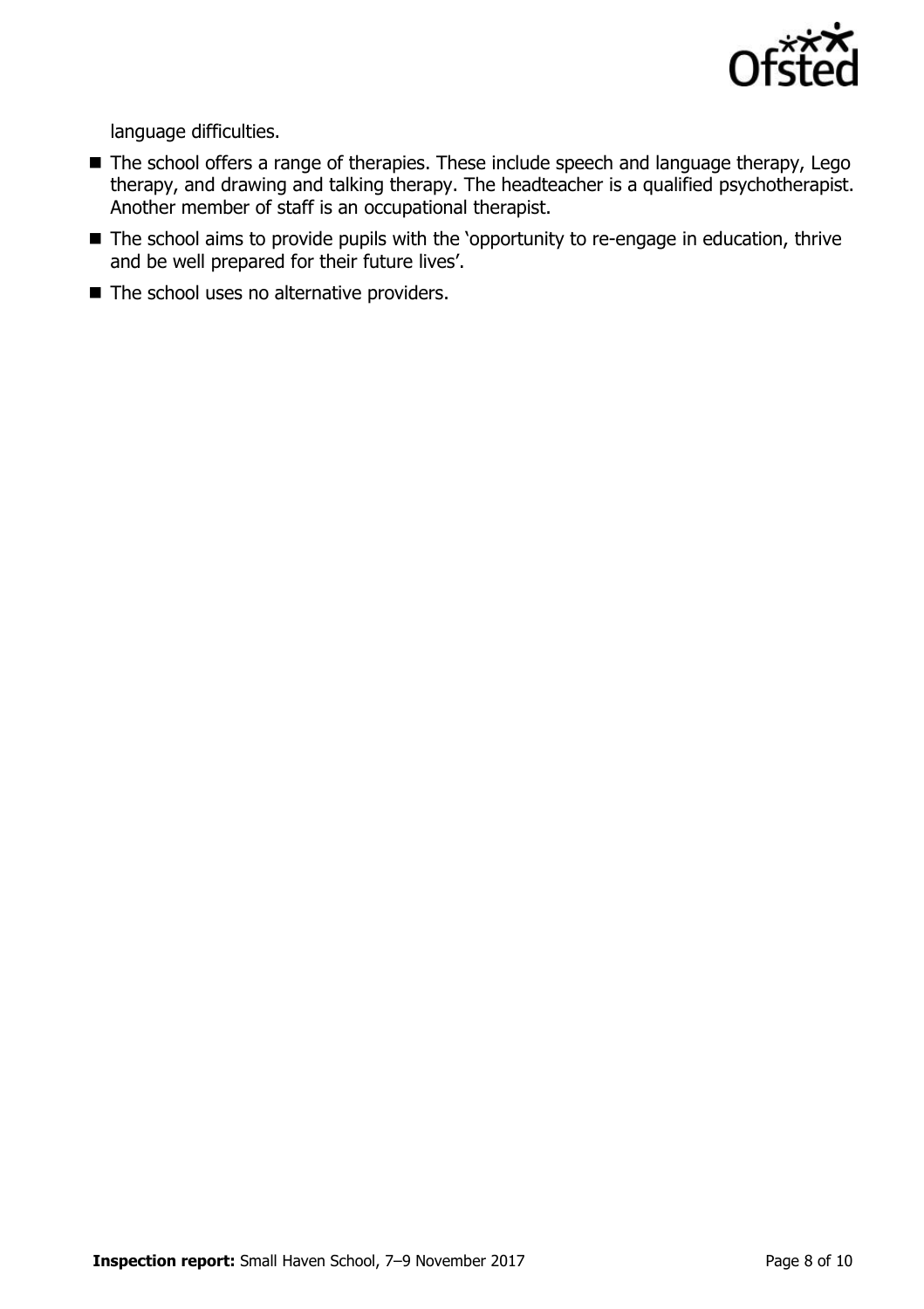

# **Information about this inspection**

- The inspector visited lessons in all key stages. Most observations were carried out jointly with the headteacher. The inspector held a meeting with pupils to ascertain their views about the school. She also listened to them read and looked at their work in books.
- Meetings were held with the headteacher and other staff. There was also a meeting with the two proprietors. There were informal discussions with parents at the end of the school day. The inspector also took into account the 14 responses to Parent View (Ofsted's online survey).
- A range of school documentation was reviewed relating to safeguarding, assessment, target setting, pupil progress, individual education plans and the performance management of staff. The inspector also looked at the school's self-evaluation and improvement plans.
- The views of 17 members of staff who responded to the Ofsted's survey were also taken into account.

#### **Inspection team**

Liz Bowes, lead inspector and offsted Inspector